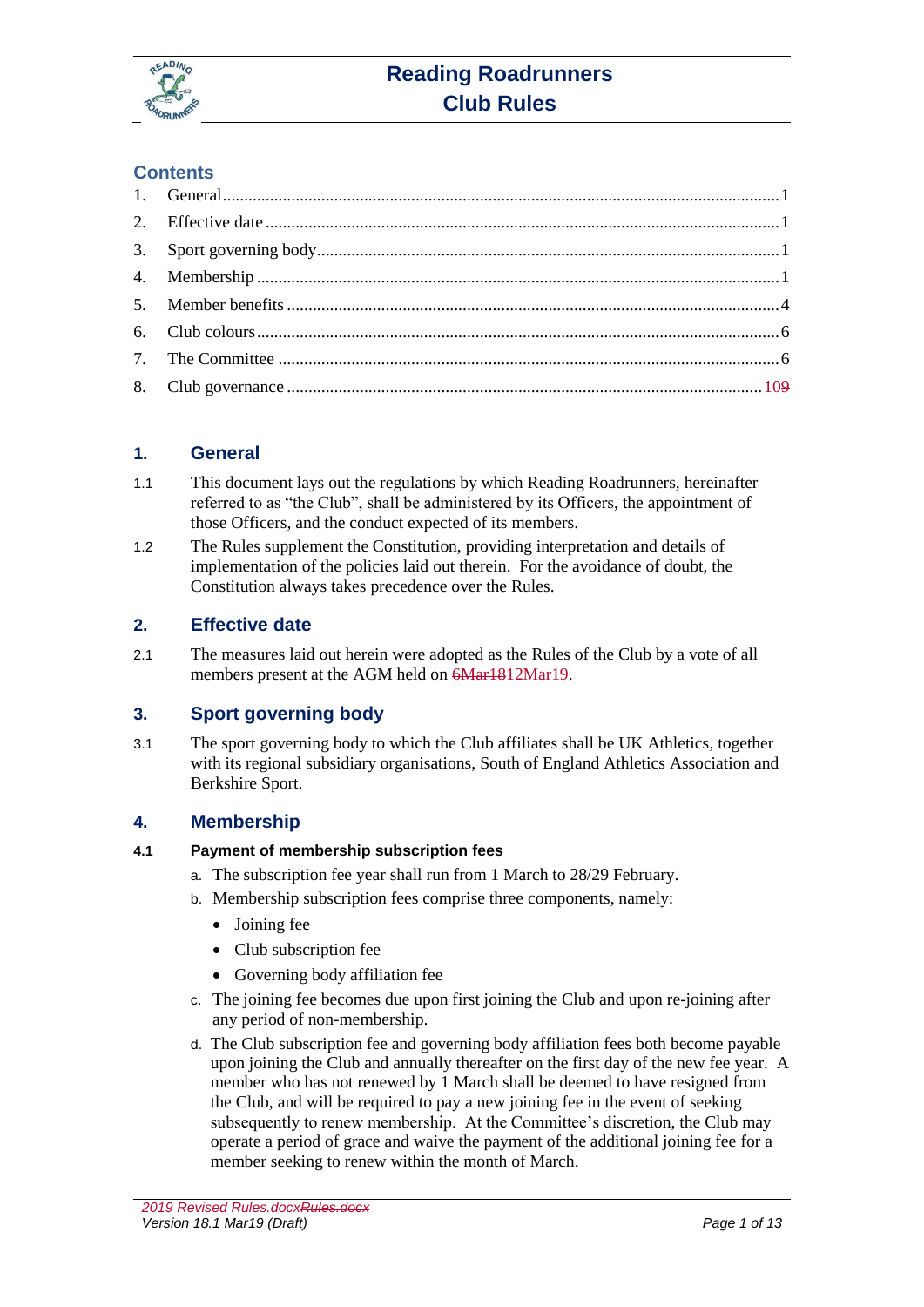### **4.2 Setting subscription fees**

- a. The Committee shall decide the amount of the joining fee and Club subscription fee annually and present its decision to the AGM. The members present at the AGM may debate the recommendation and reach a consensus on the fees to be imposed by a show of hands. In the event that the assembly is in favour of a higher or lower subscription fee than that reported by the Committee, the fees shall not be altered as they will already have been levied at the time of the AGM. However, the newly elected Committee shall take the assembly's guidance into consideration when determining subscription fees for the following year and shall report to the next AGM how that guidance influenced the subscription fees it has determined.
- b. The Club has no influence over the affiliation fees levied by the sport governing body and passes this fee through to members without mark-up. Changes in the affiliation fee are passed through to members as soon as they are implemented by the governing body.
- c. Members may elect not to affiliate with the governing body or may already be affiliated through another club, in which case the governing body affiliation fee is not payable. For those who do affiliate, they shall be registered as "1<sup>st</sup> Claim" members of the Club.

### **4.3 Arrears of subscription fees**

The Committee shall have the right to declare membership to have lapsed in the event that a member has not renewed their membership within one month of renewal becoming due. A lapsed member may not present themselves as a member of the Club, e.g. to attend Club events other than as a member of the public, enter races or claim discounts as a member of the Club or to wear Club colours in a race.

### **4.4 Resignation from the Club**

- a. Any member who tenders their resignation from the Club whilst a paid-up member shall have their  $1<sup>st</sup>$  Claim status relinquished upon receipt of their written notice of resignation (by paper or email), thus allowing the member to register with the governing body as a 1<sup>st</sup> Claim member of another club.
- b. Any member who tenders their resignation after the start of a fee year but who has not renewed their membership and has continued to take part in Club activities since their membership has expired, shall be asked to settle their liabilities with the Club before their  $1<sup>st</sup>$  Claim status is relinquished.
- c. In either case,  $1<sup>st</sup>$  Claim status shall be relinquished only following the return of any assets owned by the Club and held by the resigning member.

# <span id="page-1-0"></span>**4.5 Joining process**

- a. Prospective members may take part in up to three track sessions before joining the Club simply by presenting themselves at a Club training session. After the third free session, the prospective member shall decide whether or not to join.
- b. Prospective members shall be required to take part in an introductory session at the track, which shall provide background on the Club and how it operates and introduce new members to coaching groups and using the track safely with others.
- c. Anyone wishing to join the Club shall submit a completed and signed Application Form and by signing shall have agreed to abide by the Club Rules. If and when the Club has migrated management of its membership records to an online service provider, electronic application will be made available.
- d. The Application Form for a Junior member shall be countersigned by the junior's parent or guardian.
- e. Each membership application and annual renewal shall be subject to acceptance by the Committee.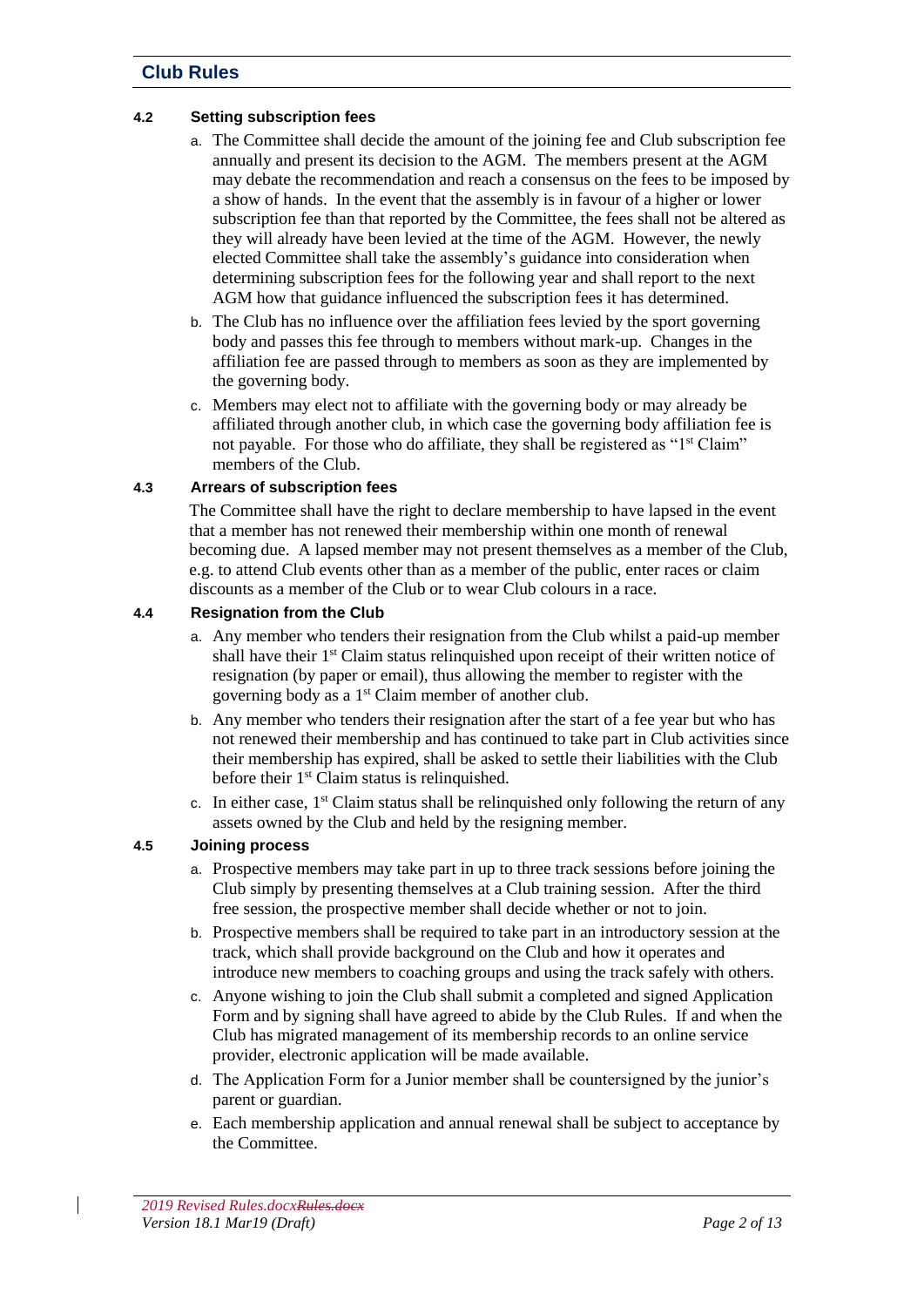- f. Initial acceptance of a membership application with payment or the issue of a membership card shall signal the start of a probationary period of membership lasting 90 days. During this period, the applicant shall be granted temporary rights as a full member, including but not limited to the rights to:
	- attend Club events and training sessions
	- use the Club's social media facilities
	- be registered with the sport governing body as a member of the Club
	- attend but not vote at an AGM or EGM
	- enter races as a member of the Club.
- g. The Committee may notify the applicant during the probationary period that their application has been rejected, giving the reasons for rejection, and return their subscription minus any affiliation fee paid to the sport governing body.
- h. Alternatively, the Committee may advise the applicant of a remedy to the issue that caused the rejection and grant a further 90 days probation, during which time the applicant can apply the remedy. If no notification of rejection has been issued upon the lapse of 90 days or extended 90 days, the applicant shall have full membership granted by default.

# **4.6 Classes of membership**

- a. The Club offers the following classes of membership:
	- $\bullet$  1<sup>st</sup> Claim full member with all benefits and affiliated to the governing body
	- $\bullet$  2<sup>nd</sup> Claim member affiliated to the governing body through another club.
	- Senior full member apart from not being affiliated to the governing body
	- Junior member who is less than 18 years old
	- Life members who have been awarded Life status
	- Social non-running members who take part in social events
- b. Only  $1<sup>st</sup> Claim and Life members shall be eligible to be included in balls for race.$ entries provided to the Club on the basis of the number of  $1<sup>st</sup>$  Claim members registered with the sport governing body, e.g. the ballot of guaranteed places in the London Marathon awarded to the Club.

#### **4.7 Data Protection**

- a. By signing an Application Form or by renewing membership online or by paper form, members shall be deemed to have accepted that their personal details will be stored on computers and be processed by the Club as the Data Controller for as long as their membership continues.
- b. In addition, members who wish to affiliate to the sport governing body shall be deemed to have agreed that the Club may, on their behalf, enter their details into the computer systems operated by the sport governing body, for which the sport governing body is the Data Controller.
- c. At the point of resignation from the Club, insofar as the Club's computer systems are concerned, the Club shall comply with the "right to be forgotten", should the resigning member wish to exercise that right. However, the resigning member would need to deal directly with the sport governing body to exercise their right in respect of its computer systems.
- d. In regard to the "right to be forgotten", the Club shall take reasonable endeavours to purge the ex-member's name and contact details from all Club databases and websites. Neither the ex-member's past postings on the Club's social media, nor reference to the ex-member in race results or newsletters will be redacted.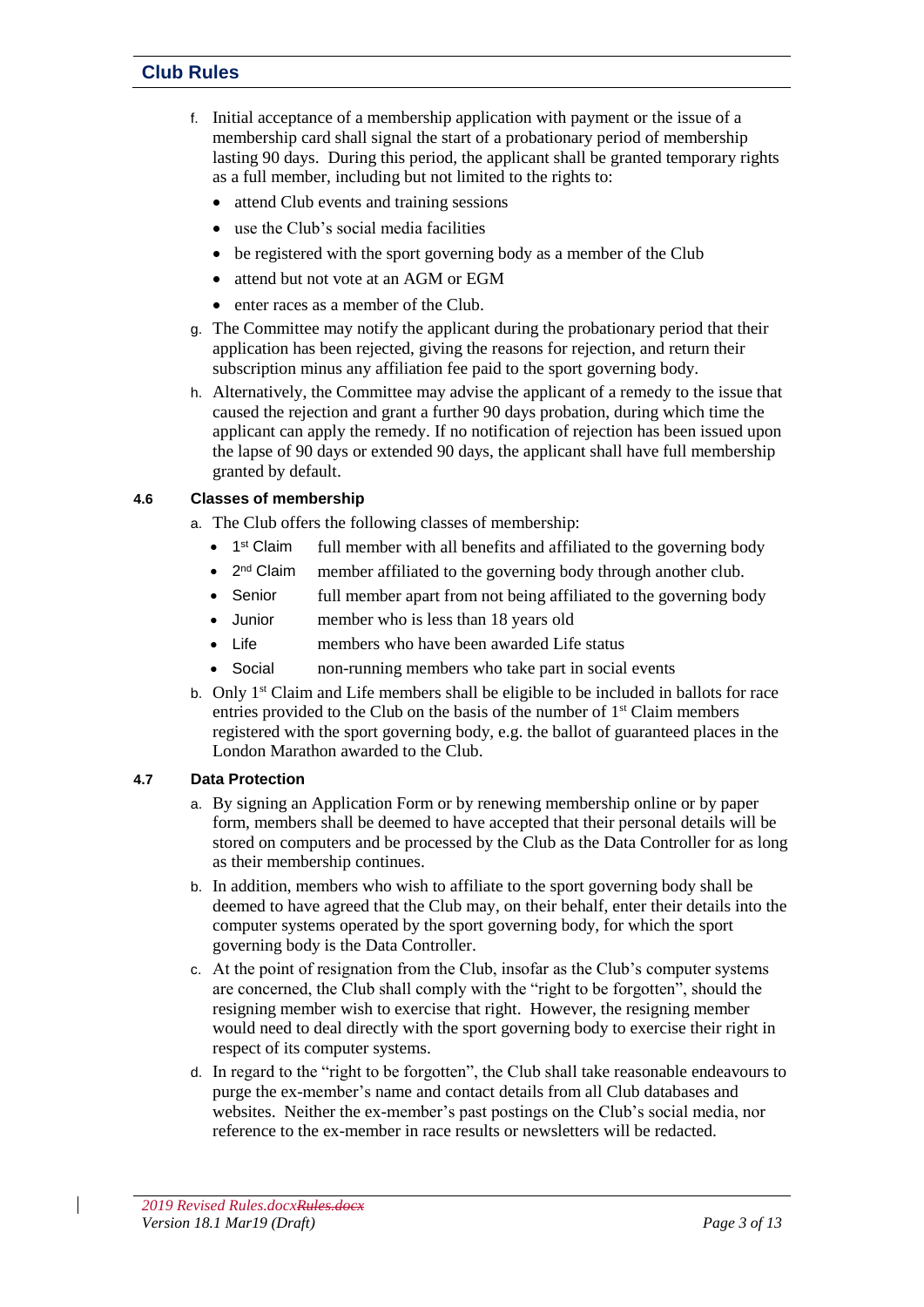- e. For junior members, a parent or guardian shall explicitly record their acceptance of the junior member's details being processed on the Club's computers on the Junior member's Application Form.
- f. The Club shall not sell or make available to third party organisations members' details with the exception of:
	- the sport governing body for members who affiliate to it
	- the payment system used to collect online membership subscription renewals
	- online membership processing service, in the event that the Committee decides in due course to proceed with commissioning an online membership service
	- other organisations for which members have given their approval, for example, to allow selected members to gain access to preferential race entry portals
- g. Conversely, the Club may forward information that it has received from a third party to members that the Committee believes may be of interest to or benefit members such as beneficial race entry terms for affiliated members.
- h. The Club actively uses email to advise members of forthcoming events and other topical items. Members shall have the right to opt out of receipt of Club circulars. A small number of emails that the Committee deems to be important may be sent regardless of opt-out requests (e.g. invitation to renew membership online).
- i. The Club is able to state that it will not divulge members' details to third parties and will honour requests to opt out from receipt of circular emails. However, members are reminded that the Club has no control over the sport governing body, which will send affiliated members email of its own without reference to the Club, and which has its own operating practices regarding safeguarding members' details.

# **4.8 Conduct required of members**

- a. Members shall abide by the Rules laid out herein.
- b. Members shall never cause the Club to be brought into disrepute.
- c. Members shall abide by the rules governing any event in which the Club is participating or in which they are participating as an individual affiliated to the Club.
- d. When training on public highways, footpaths, and any other places that are accessible to the general public, members shall exercise due consideration to other users of such places. This shall be in respect of both safety and courtesy, thus ensuring the continued upkeep of the good name of the Club. When running in groups on public highways and footpaths, a group leader should be chosen to oversee compliance with this Rule and be supported by other runners in the group by adhering to the leader's instructions.
- e. It shall be the joint responsibility of the group leader, and the others in the group to ensure that no individual is left behind unattended.
- f. When attending track sessions, members shall abide by the rules for using the track as published on the Club website and on the noticeboard at Palmer Park.
- g. Members are referred to Rule [5.2](#page-4-0) regarding the use of Club social media facilities, requiring members to use the facilities responsibly and with respect for other members.

# <span id="page-3-0"></span>**5. Member benefits**

The following Rules refer to specific member benefits.

# **5.1 London Marathon Club places**

a. As a Club affiliated to the sport governing body, the Club has traditionally qualified for a small number of guaranteed entries into the London Marathon each year. So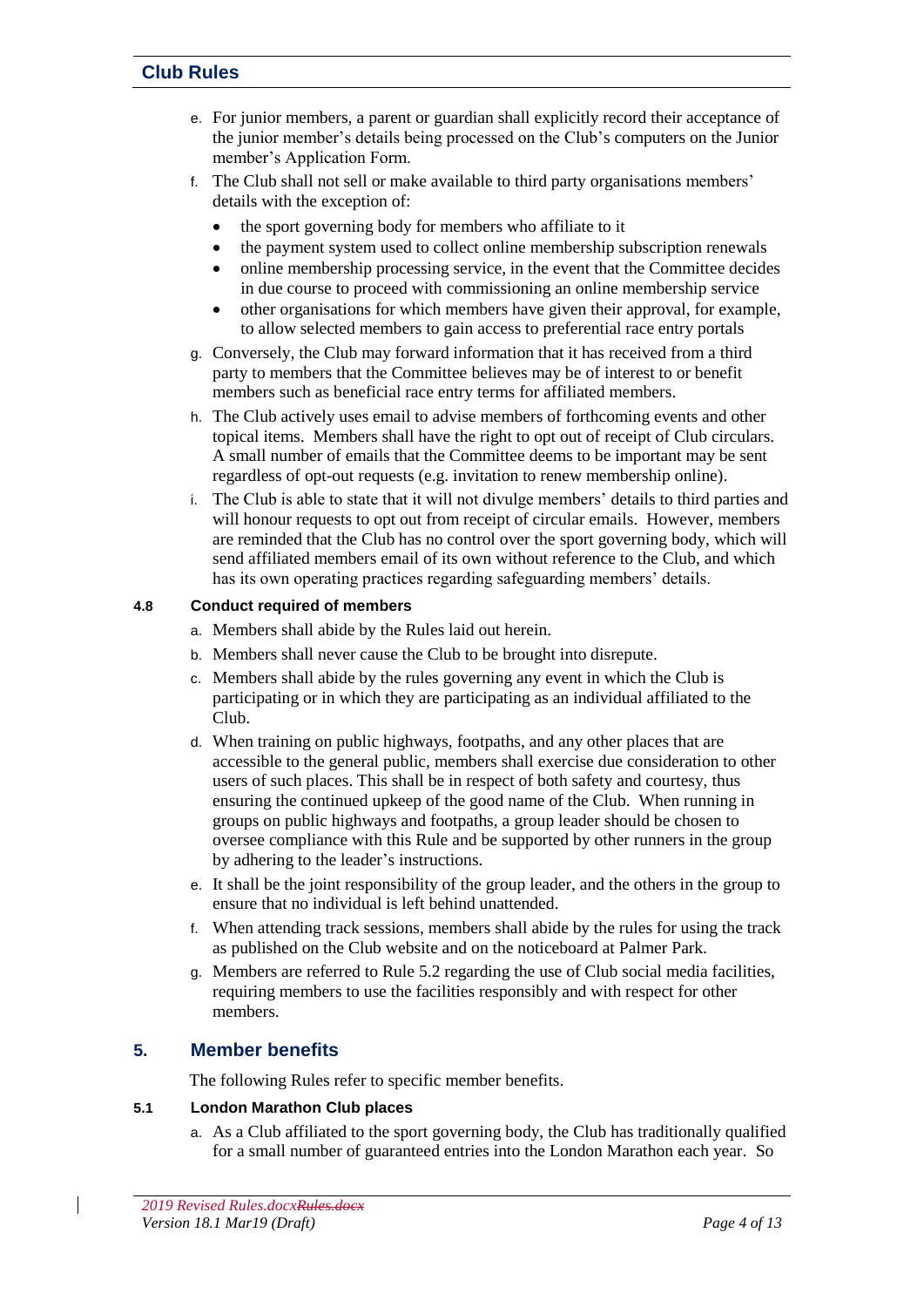long as these places continue to be provided, they shall be awarded to members through a ballot of all members who qualify for entry by satisfying each of:

- they explicitly opt to be included in the ballot
- they provide proof of rejection from the public ballot for places
- $\bullet$  they will have been fully paid-up  $1<sup>st</sup>$  Claim members of the Club for a period of no less than 12 months on 1 November of the year prior to the date of the race, regardless of the date on which the ballot is held<sup>1</sup>
- they shall not have won a place in the previous year's Club ballot.
- b. In regard to the probationary period of membership stated at Rule [4.5,](#page-1-0) the start of the 12 month qualification period is coincident with the start of the probationary period.

### <span id="page-4-0"></span>**5.2 Social media**

- a. The Club has an active community making extensive use of social media established under the auspices of the Club, in particular Facebook and Twitter.
- b. Access to these facilities shall be made available to all members.
- c. The Club requires that members shall conduct themselves responsibly in their use of the Club's social media, newsletter and website, and refrain from posting abusive comments or making remarks that other members may find offensive the Committee judges to be offensive, likely to be damaging to a member's or the Club's reputation, or otherwise be in breach of Club Rules or prevailing legislation.
- d. Notwithstanding part (a) of this Rule [5.2,](#page-4-0) any member whose behaviour is unacceptable shall, at the discretion of the Committee, lose their access privileges to the Club's social media.
- e. Any member who uses the Club's social media to abuse, intimidate or harass another member may, at the Committee's discretion, be referred to the Disciplinary Procedure in accordance with Rul[e 8.6,](#page-10-0) which may culminate in expulsion from the Club.

# **5.3 Coaching**

l

- a. All members shall be eligible to take part in coaching sessions at the track and are encouraged to take part.
- b. Coaching shall be co-ordinated by the Coaching Co-ordinator and be represented on the Committee by the Coaching Liaison Officer (who may be the Coaching Coordinator).
- c. The Coaching Co-ordinator shall consider the number of members anticipated to attend track sessions and ensure that sufficient coaches are available to provide enough coaching groups across all standards of ability, encouraging members to volunteer and train as coaches as appropriate.
- d. The Club shall sponsor expenses for training and qualifying as a coach, under the guidance of the Coaching Co-ordinator and with approval by the Committee.
- e. Each coaching group shall be led by a coach qualified in accordance with the prevailing regulations of the sport governing body, and who has been assessed by the Disclosure and Barring Service.

#### **5.4 Distribution of offers received by the Club**

- a. The Constitution requires that all members shall be treated equally. From time to time, the Club receives a limited number of offers, promotions, incentives, inducements (for example a limited number of free or guaranteed race entries), that are too few to enable every member to benefit.
- b. **Offers with no guidelines.** Where the presenter of such an offer does not stipulate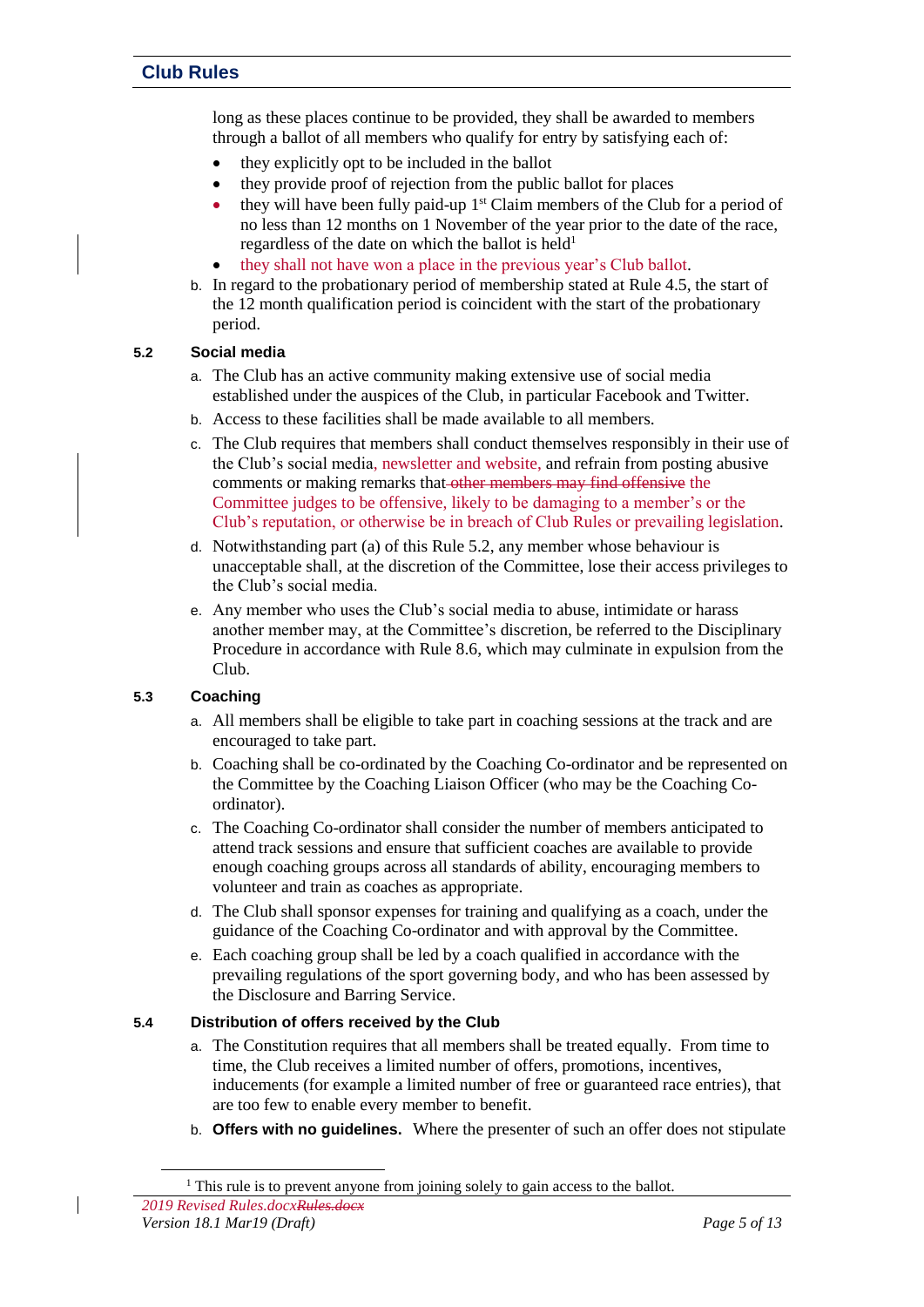how their offer should be distributed among members, the Committee shall publish the offer and invite members to apply to receive the offer. In the event that the number of applications from members is greater than the number of offers, the Committee shall conduct a ballot amongst the applicants.

c. **Offers with guidelines**. There are occasions when the presenter of such an offer stipulates how they wish the offer to be assigned (e.g. free race entries may be targeted at the most accomplished runners). In such circumstances, the Committee shall comply with the presenter's wishes and make the offer available only to those members who satisfy the presenter's conditions, again resorting to a ballot, if required.

# <span id="page-5-0"></span>**6. Club colours**

### **6.1 Dress code**

- a. The Club's registered colours for representing the Club in competitive races comprise:
	- Emerald green vest with two diagonal blue stripes across front and back and with the Club logo displayed on the right breast
	- Emerald green T-shirt with the Club logo on the right breast and Club name printed in royal blue on the front
- b. The Club logo comprises a royal blue Roadrunner Bird and the Club name contained in a circle.
- c. The words "Reading" and "Roadrunners" are displayed above and below the diagonal stripes on the back of the vest and T-shirt.

### **6.2 Use of Club colours**

- a. Members should wear Club colours in races as failure to do so may cause a Club team to be disqualified from being presented with a prize or trophy.
- b. 1st Claim members shall wear Club colours when competing in team competitions, relay races and Championship events. The only permissible exceptions are for County selected runners, who will be required to wear a Berkshire vest, and Championship events where a GB vest is permissible, if entitled to be worn.
- c. Members who wish to score in a Club Championship race shall wear Club colours.
- d. Only fully paid-up members shall be entitled to wear Club colours in events, irrespective of their right of ownership. Any member not fully paid up and in breach of this Rule shall have their name reported to the sport governing body, together with a request for suspension.

# <span id="page-5-1"></span>**7. The Committee**

# **7.1 General**

- a. The Committee shall manage the affairs of the Club on behalf of its members.
- b. There shall be no benefit or inducement for membership of the Committee.
- c. The Committee shall normally comprise ten volunteer members, though the Committee may decide to co-opt additional members or to operate with fewer than ten members, depending on availability, skills and issues of the day.
- d. By submitting their names as candidates for Committee membership, members agree to make all reasonable endeavours to attend Committee meetings, as called by the Chairperson, and to discharge actions assigned to them at such meetings in a timely fashion.
- e. The Committee shall normally meet on a monthly basis, though this may be varied at the discretion of the Committee. The General Secretary shall publish minutes of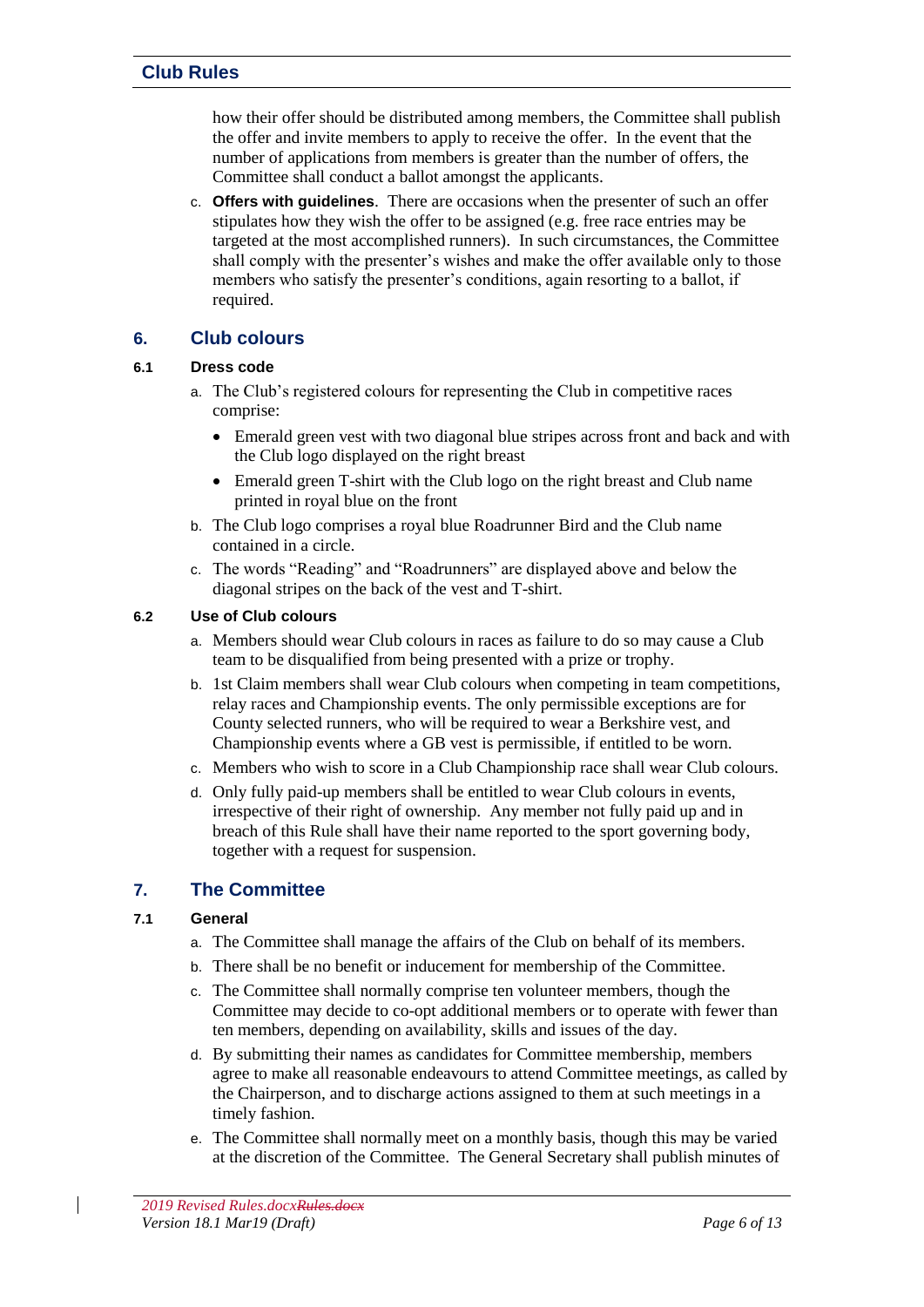each Committee meeting in the Club newsletter to ensure transparency of how the Committee is serving the members of the Club.

- f. Committee members shall discharge their duties with the objective of achieving the best outcome for the Club, and in accordance with the agreed position of the Committee.
- g. The quorum for the Committee taking a binding decision shall be five members. Voting may take place by a show of hands at a Committee meeting or by email when a vote is required in advance of the next scheduled meeting.

### **7.2 Committee candidature and membership**

- a. Candidates for membership of the Committee shall be elected by secret ballot held at an AGM; their tenure shall be for a period of one year. Committee members coopted mid-term shall stand for election at the next AGM if they intend to continue as Committee members after the AGM.
- b. Nominations for membership of the Committee shall be made on the official form available from the General Secretary. The form shall require signatures by the candidate, a proposer and a seconder, each of whom shall be a paid-up member, and be received by the General Secretary no less than one week prior to the date of the AGM.
- c. The General Secretary shall report the names of candidates for Committee posts on the Club noticeboard and on the website from two weeks prior to the date of the AGM and by email one week prior to the AGM.
- d. Each candidate shall state their reason for standing as a Committee member at the AGM. In the event that any candidate is unable to attend the AGM, they shall submit a written statement to be read out at the AGM by the Chairperson.
- e. Election of candidates to the Committee shall be by secret ballot. All candidates whose applications have been received by the due date shall be entered into the ballot. The Chairperson shall call for a volunteer from the assembly to act as the ballot returning officer.
- f. Only fully paid-up members (of any category of membership) shall be entitled to vote in the election of candidates to the Committee.
- g. The voting form shall list each candidate together with a column labelled "Vote For". Members shall tick the Vote For box for as many or as few candidates for whom they wish to vote, subject to voting for no more candidates than there are Committee posts available.
- h. The ballot returning officer shall count the number of votes for each candidate and report the names of those candidates sufficient to fill the available Committee posts who have polled the most votes. In the event of a tie that causes more candidates to have been chosen than there are Committee posts to fill, the tie shall be resolved by a show of hands of the members present, including those members comprising the outgoing Committee. The tied candidates shall vacate the room whilst the show of hands is taken.
- i. Ballot papers that have been defaced, are illegible, or contain more votes than there are posts available shall be discarded.
- j. Being a member of the Committee is a serious undertaking, requiring a responsible attitude, an ability to work effectively in a team, a willingness to accept tasks and deliver corresponding results, skills and experience, and a fervent desire to achieve the best outcomes for members. Recognising that there are frequently no more candidates than places available, a candidate could be elected with no more endorsement than he or she voting for his or herself.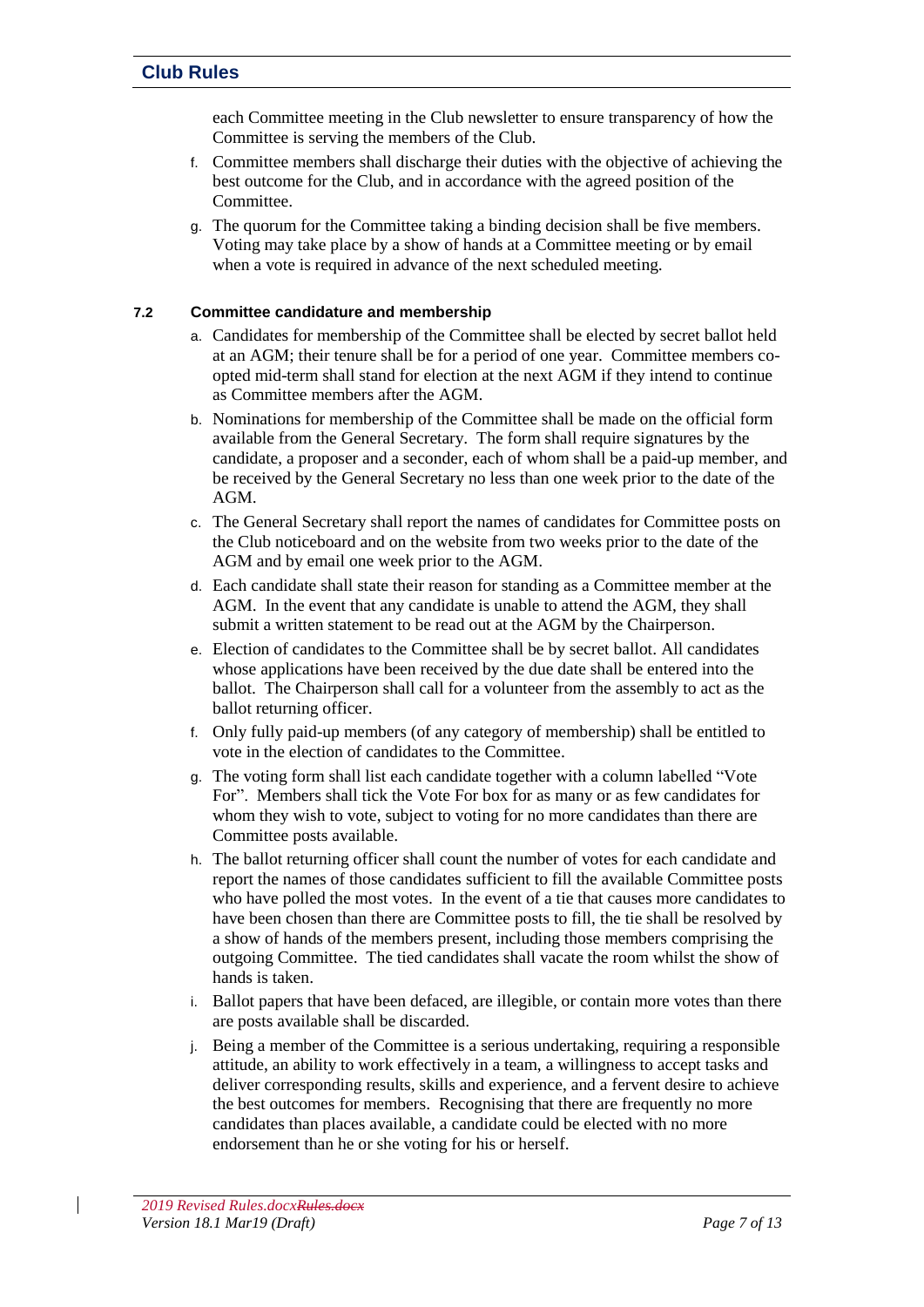k. To guard against such undesirable automatic selection, each successful candidate must achieve a threshold number of votes cast in favour, set at 50% of the number of voting members in the assembly, rounded up to a whole number. E.g. if there are 100 people present, of which only 97 are paid-up members and therefore eligible to vote, no candidate will be elected who receives fewer than  $97/2 = 48$  votes, even if this results in some Committee posts remaining vacant at the end of the ballot.

# **7.3 Particular Committee duties**

- a. The Treasurer shall manage the financial affairs of the Club and shall be authorised to sign cheques, use the bank debit card and online banking facilities to undertake financial transactions on behalf of the Club. The following provisions shall apply:
	- The Treasurer shall maintain at least two accounts: a current account with sufficient funds to meet day to day operational needs, and a reserve account to hold any more funds than are necessary to run the Club.
	- All payments exceeding £1000 shall be approved in advance by the Committee, either at a Committee meeting or by email.
	- Transfer of funds from the reserve account to the current account shall require the approval of the Committee.
	- The Treasurer shall present the accounts for audit annually following the end of the Club's financial year. The appointed auditor shall be qualified to undertake the audit and shall report their findings to the Committee.
- b. The Club shall reimburse expenses claimed by members on Club business matters that have been pre-authorised by the Committee. The Treasurer shall reimburse such claims made on an approved expense claim form and supported by documentary evidence of the expenditure incurred.
- c. It shall be the duty of the Committee to hear all petitions, requests and other enquiries that have been submitted to any Committee member before the lapse of one month, with the findings and rulings being returned to the petitioner within five days of the hearing.
- d. In the event that one or more of the Executive Officers, Chairperson, Treasurer and General Secretary, should resign before their term is complete, the Committee shall meet to attempt to resolve the situation. The following actions shall be tried in the order stated:
	- Appoint an existing Committee member to take up each vacated Executive Officer role.
	- Co-opt a member to join the Committee and take up each vacated role that remains unfilled.
	- Call an Extraordinary General Meeting to ask the membership to elect a replacement Committee to manage the affairs of the Club until the next AGM or until some other time as agreed by the EGM.
	- In the event of no Committee members being available to call an EGM, a Life Member should take control of the Club and call an EGM with immediate effect.
- e. The Committee shall recruit and appoint various roles that, though not Committee posts, are vital to the effective running of the Club. Such roles include, but are not limited to:
	- Race Director for each race to be staged by the Club in the forthcoming year
	- Club Welfare Officer
	- Men's and Ladies' Team Captains
	- Club Championship Organiser
	- Race Results Co-ordinator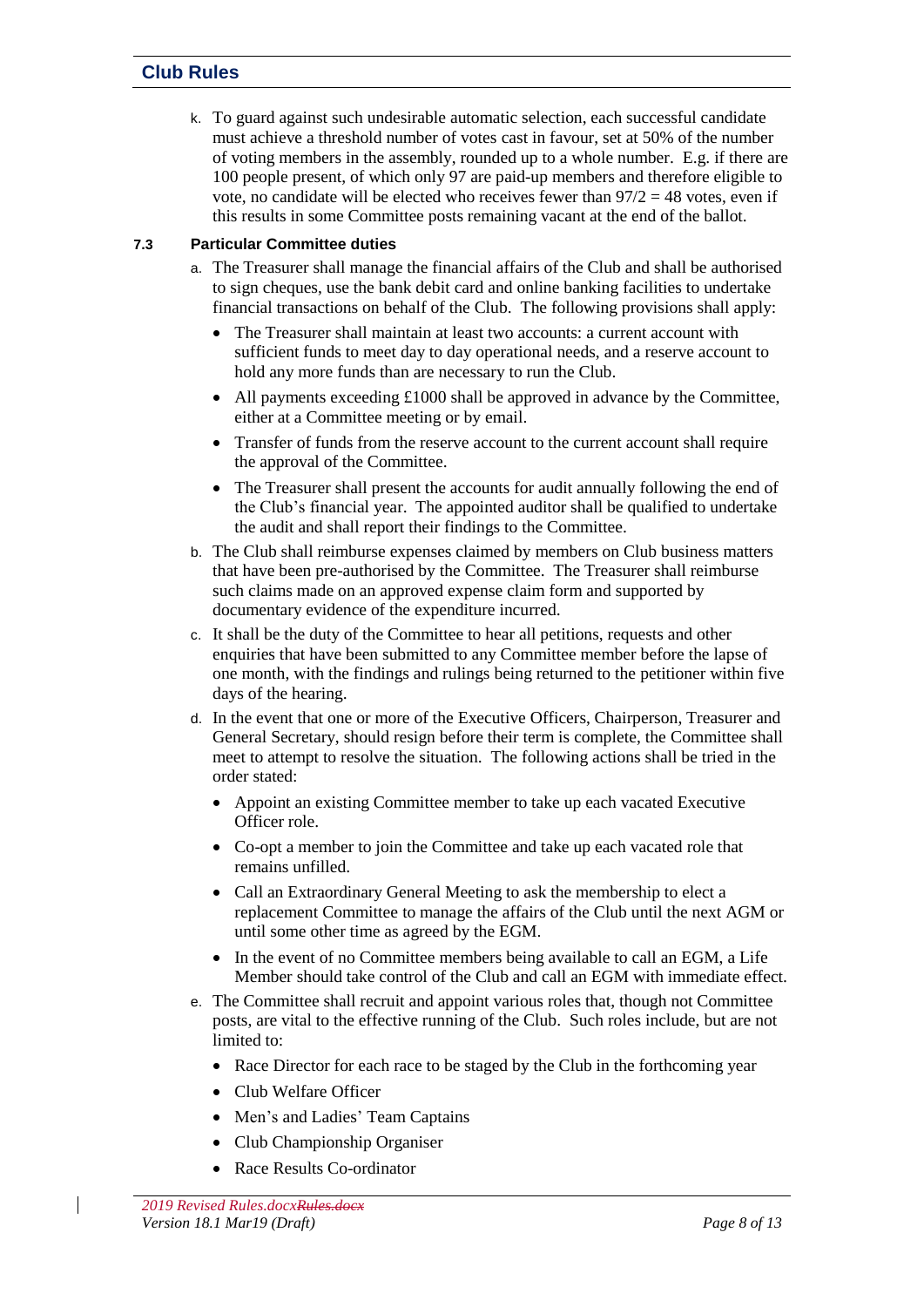- Newsletter Editor
- Coaching Co-ordinator
- f. The Committee shall monitor the effectives of the processes and procedures used to operate the Club and undertake reviews and revisions as deemed necessary to:
	- enhance members' experience of the Club
	- manage the cost and/or administrative burden of running the Club
	- align the Club with revised policies issued by the sport governing body

### **7.4 Coaching Co-ordinator**

- a. The Committee shall appoint the Coaching Co-ordinator, whose tenure shall extend until the Committee is replaced at the following AGM.Shortly following the AGM, the Chairman shall convene a meeting of the Club's appointed coaches to elect the Coaching Co-ordinator, who will remain in post until the process is repeated after the following AGM. Any Club coach may stand for election as the Coaching Coordinator.
- b. The election shall be conducted by means of a secret ballot of the assembled coaches, with the candidate receiving the most votes being elected. In the event of a draw, the Chairman shall have a casting vote.
- c. The Coaching Co-ordinatoir liaises with the Committee through the Coaching Liaison Officer Committee role. The two posts may be occupied by the same person.
- a.d. Should no candidate come forward to take the post of Coaching Co-ordinator, the role will be fulfilled by the Coaching Liaison Officer until such time that a coach offers to accept the role.
- b.e. The Coaching Co-ordinator is responsible for organising all aspects of coaching for the Club, including, but not limited to:
	- forecasting the coaching capacity needed to satisfy the Club's need
	- maintaining a plan to ensure that the Club has access to the coaching availability and skills it is forecasted to need
	- recruiting new volunteers to train as coaches
	- ensuring that coaches' qualifications are maintained up to date
	- encouraging established coaches to develop their skills
	- gaining Committee approval to fund training for new recruits and refresher training for established coaches
	- scheduling coaches to coaching groups
	- ensuring that coaches provide training plans for their groups that are relevant to the standards to which the individual groups aspire
	- ensuring that new members are placed within an appropriate group following their induction
	- holding regular team meetings with the coaches to discuss topical matters, address concerns and foster an esprit de corps, the minutes of which shall be reported to the Committee through the Coaching Liaison Officer role
	- regularly reviewing the rules for using the track and proposing revisions of the rules for Committee approval, as appropriate
	- ensuring that the Club has a safeguarding policy in place that is aligned with that of the sport governing body, and that all coaches are cognisant of their responsibilities in regard to young and vulnerable members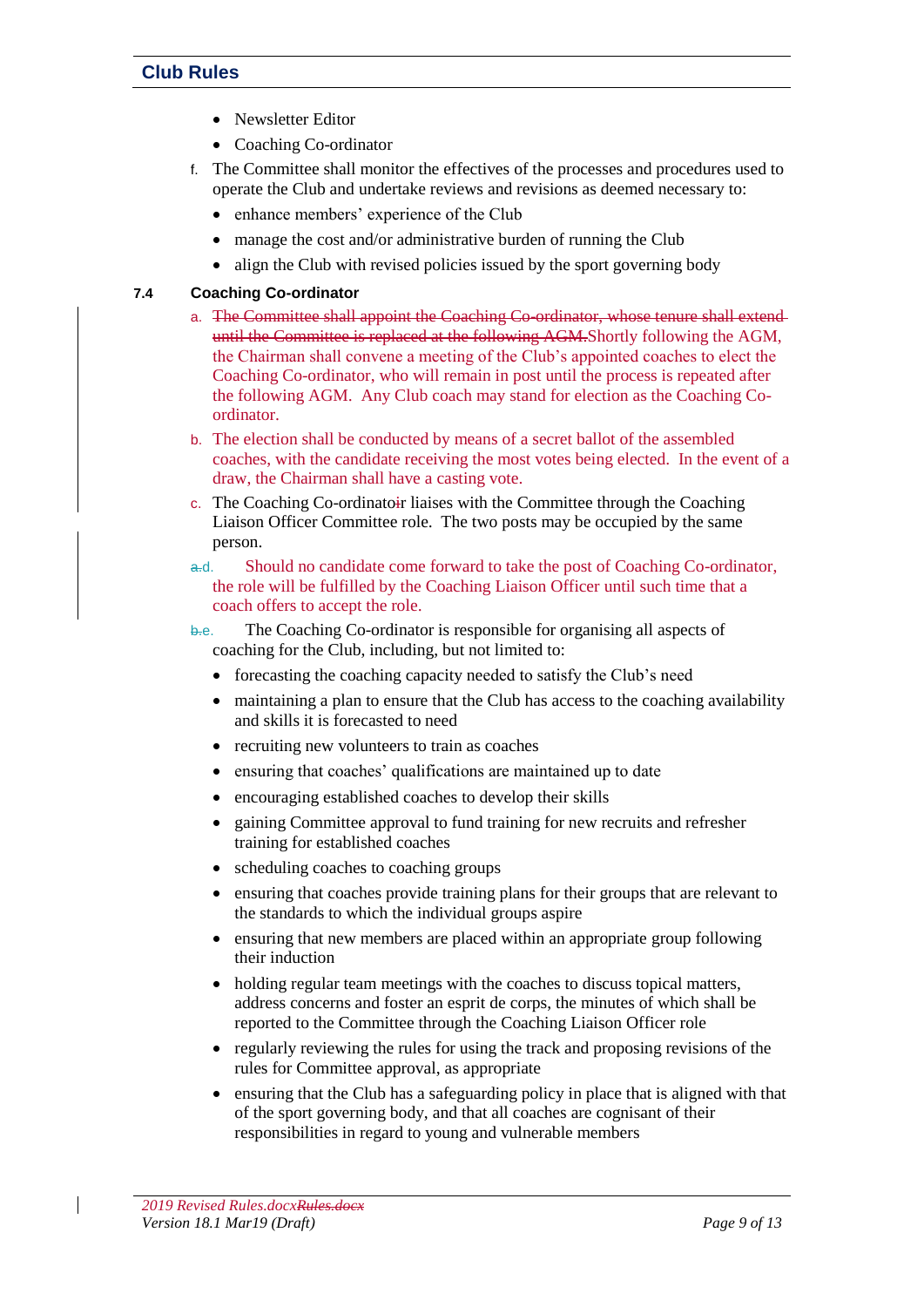#### **7.5 Event budgeting and accounting**

- a. The Club holds many events over the course of the year, social, Club running, and races open to the public and other clubs. Some of these may be organised by the Committee, others by ordinary members who volunteer to contribute to the running of the Club.
- b. To protect members who volunteer to organise events on behalf of the Club, the Club shall indemnify them from any financial losses incurred, subject to:
	- the event organiser presents their budget for the event in advance to the Committee and gains the Committee's formal approval to proceed
	- the event organiser complies with all conditions imposed by the Committee
	- on completion of the event, the event organiser presents a statement of account to the Treasurer, together with documentary evidence of costs incurred and income received.

# <span id="page-9-0"></span>**8. Club governance**

- a. Overall governance of the Club shall be effected through the Annual General Meeting, where the outgoing Committee reports to the members and the members elect the new Committee for the forthcoming year. In addition, both the Committee and a group of ordinary members shall have the right to call for an Extraordinary General Meeting to resolve an urgent issue in need of remedial action that cannot wait until the next AGM.
- b. Notice of impending meetings shall be made in accordance with the timescales stated below. Members who have provided an email address shall be notified by email; the remainder of the membership shall be notified by post.

### <span id="page-9-1"></span>8.2 **Annual General Meeting**

- a. A General Meeting shall be held during the month of March every year to receive the Committee's report and financial statement, elect Executive Officers and the Committee, and deal with any other matter specified on the agenda. The General Secretary shall give every member at least fourteen days' notice of the meeting. Notice of any business to place on the agenda shall be given in writing to the General Secretary at least seven days prior to the meeting.
- b. Decisions taken at an AGM shall be on the basis of a simple majority.
- c. Only matters formally placed on the agenda in accordance with this Rule [8.2](#page-9-1) shall be discussed and voted upon at an AGM.

#### **8.3 Extraordinary General Meeting**

a. Requested by ordinary members. An Extraordinary General Meeting shall be called by the General Secretary within fourteen days of the receipt by the General Secretary of a requisition in writing signed by 20% of members of the Club, stating the business to be brought before such a meeting. The request may be made by email; emails received from the personal email accounts of members wishing to support the request shall be acceptable in lieu of physical signatures.

The members' requisition shall state the agenda for the meeting and any motion on which a binding vote will be taken at the meeting.

- b. Requested by the Committee. The General Secretary shall state the agenda for the meeting and any motion on which a binding vote will be taken at the meeting.
- c. In either case, the calling notice shall state the reasons for calling the meeting and shall be advised to the members with fourteen days' notice of the meeting.
- d. The meeting shall be chaired by the Chairperson, unless that would be deemed to create a conflict of interest with the purpose for which the meeting has been called, in which case the meeting shall be chaired by the General Secretary. If neither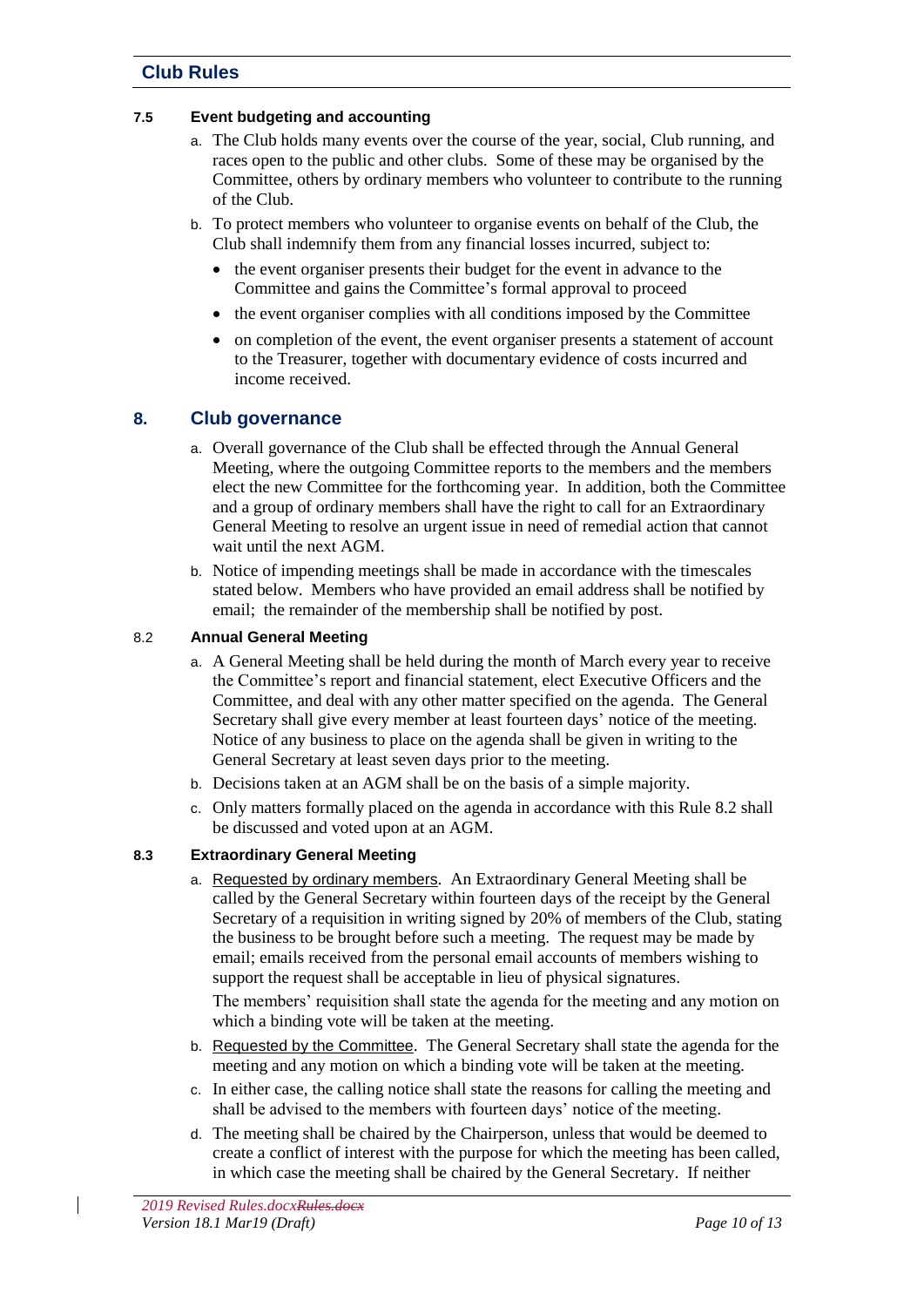Executive Officer is able to chair the meeting, the body of Life Members shall be requested to elect one of its body to chair the meeting.

- e. The EGM shall not deviate from the published agenda and only the published motion or motions shall be subject to a vote that is binding on the Club.
- f. Whilst the General Secretary shall use all reasonable endeavours to comply with the stated timescales for holding an Extraordinary General Meeting, the meeting may need to be delayed until a suitable venue is found.

#### <span id="page-10-1"></span>**8.4 Supplementary rules and standing orders**

- a. The Committee shall be granted the delegated authority to introduce such supplementary Rules and standing orders as it deems necessary for the efficient running of the Club.
- b. Such supplementary Rules or standing orders shall remain in force until the next AGM or Extraordinary General Meeting, at which time they will be confirmed, amended or rescinded by vote of the members present.
- b.c. The minutes of the Committee Meeting at which such supplementary Rules or standing orders are agreed shall lay out clearly the rationale for the urgency to effect change in advance of ratification by the AGM.

#### <span id="page-10-2"></span>**8.5 Rule implementation and amendment**

- a. Except in regard to Rule [8.4a,](#page-10-1) Rules shall be amended or implemented only at an AGM or Extraordinary General Meeting.
- b. Only fully paid up members shall have the right to propose, second or vote for or against Rules.
- c. Proposed Rules and amendments shall be disclosed to the membership within the periods of notice for General Meetings.
- d. In the event of a tie in the voting, a second vote shall be conducted with the Chairperson informing the assembly that all abstentions within the second vote shall be counted as votes against the proposal.
- e. Only proposals that have been disclosed under part (c) of this Rule [8.5](#page-10-2) and as may have been amended by the majority agreement of the assembly shall be formally adopted at an AGM or Extraordinary General Meeting.

#### <span id="page-10-0"></span>**8.6 Disciplinary procedure**

- a. The Committee shall be granted the power to discipline members for alleged infringement of Club Rules or any misbehaviour or misconduct liable to bring the Club into disrepute.
- b. The Committee shall assess the severity of the breach of Rules and, at its discretion, decide on the disciplinary action needing to be taken. Such actions may include, but are not limited to:
	- a written warning, including a clear statement of the remedy required of the member to correct the breach of Rules
	- referral to the Club Welfare Officer
	- removal of rights and privileges commensurate with the inappropriate behaviour unless and until the breach of rules has been remedied
	- a final warning to remedy the unacceptable behaviour or be brought before a Disciplinary Committee
	- request for the member to appear before a Disciplinary Committee comprising five Committee members (excluding the Chairperson), which shall have the power to expel the member concerned
	- expulsion from the Club and notification to the sport governing body that the expelled member is no longer a member of the Club, either as an outcome of a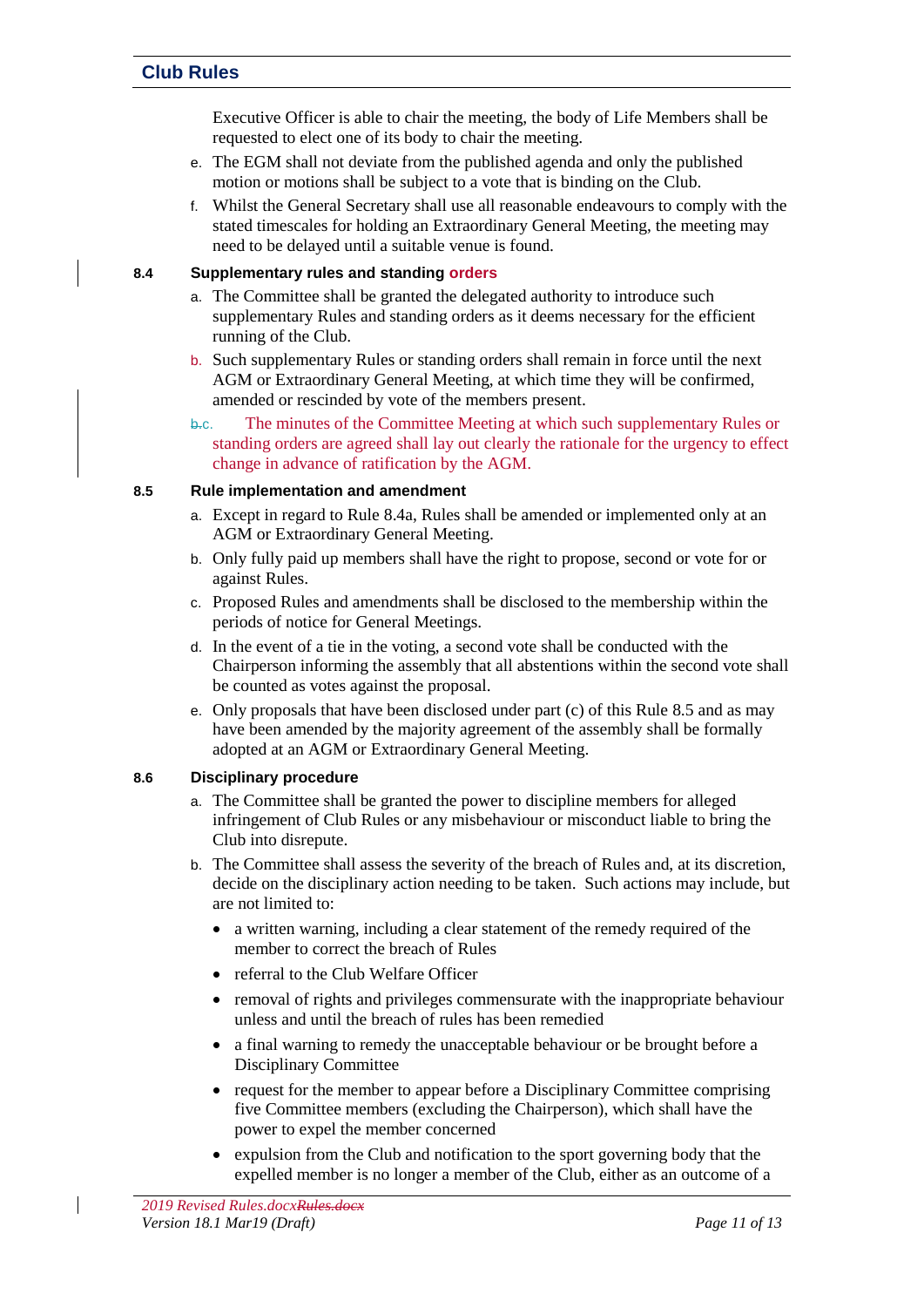Disciplinary Committee hearing or because the member declined to attend such a hearing when requested to do so

- immediate expulsion in cases of the most severe breach of the Rules
- c. Following the outcome of a Disciplinary Committee hearing, the member shall have the right to appeal against the action taken to an independent Appeals Committee, which shall comprise the Chairperson and four other Committee Members, none of whom should have sat on the original Disciplinary Committee<sup>2</sup>.
- d. Disciplinary Committee and Appeals Committee decisions shall be taken on the basis of a simple majority vote of the respective Committee members.
- e. Disciplinary action taken by the Committee, together with a record of the evidence on which it was based, shall be recorded for audit purposes but shall not be published beyond Committee members and anyone directly affected by the behaviour that led to disciplinary action being taken.

### 8.7 Extraordinary Disciplinary Procedure

- a. The process described at [§8.6](#page-10-0) covers most issues likely needing to be addressed in ensuring that the Club is operated in accordance with the Rules stated herein and for the collective benefit of its members. There are unfortunately circumstances that may arise for which their resolution needs to be expedited or the details of the issue are personally sensitive. Examples of such issues include, but are not limited to:
	- Repeated behaviour that could damage the interests of the Club
	- A Club official's breach of trust to the detriment of other members
	- Grossly disrespectful engagement with another member or the Committee
	- Making continued unwelcomed advances to one or more members
	- Fraudulent or otherwise suspected illegal activity
	- Harassment
- b. This section is concerned with addressing aberrant behaviour that most reasonable members would consider to be counter to the ethos of the Club, but which may not be explicitly in breach of any of the Rules cited herein.
- c. Should an issue arise that at least two of the three Executive Officers (Chairman, Treasurer, and Secretary) concur is not suitable to be dealt with under Rule [§8.6](#page-10-0) owing to its urgency, seriousness or sensitivity, they are empowered to overrule the standard Disciplinary Procedure and proceed as follows:
	- Without reference to the full Committee, they may interview the alleged miscreant and any victims involved in the issue.
	- At their discretion, they may co-opt the assistance of one or more members, which need not be Committee members, and with the agreement of any victims involved in the issue but excluding such victims.
	- Following their review of the facts and allegations, they may choose to halt this process and refer the matter to the standard Disciplinary Procedure.
	- Otherwise, they shall proceed to a determination of the required remedy without the need to issue warnings or to hold a review board. The remedy may extend to immediate expulsion from the Club, notification to the governing sport body and, potentially, to the police.
	- The member retains the right to appeal, as defined at Rule [§8.6.](#page-10-0)
	- The Executive Officers may determine the extent to which these proceedings are reported, being driven by the need to preserve the privacy and dignity of any

 $\overline{a}$ 

 $2 \text{ In the event that the Committee is unable to provide nine members to staff a Disciplinary.}$ Committee and an Appeals Committee, at the discretion of the Chairperson, a Life Member may be asked to take the place of a Committee member.